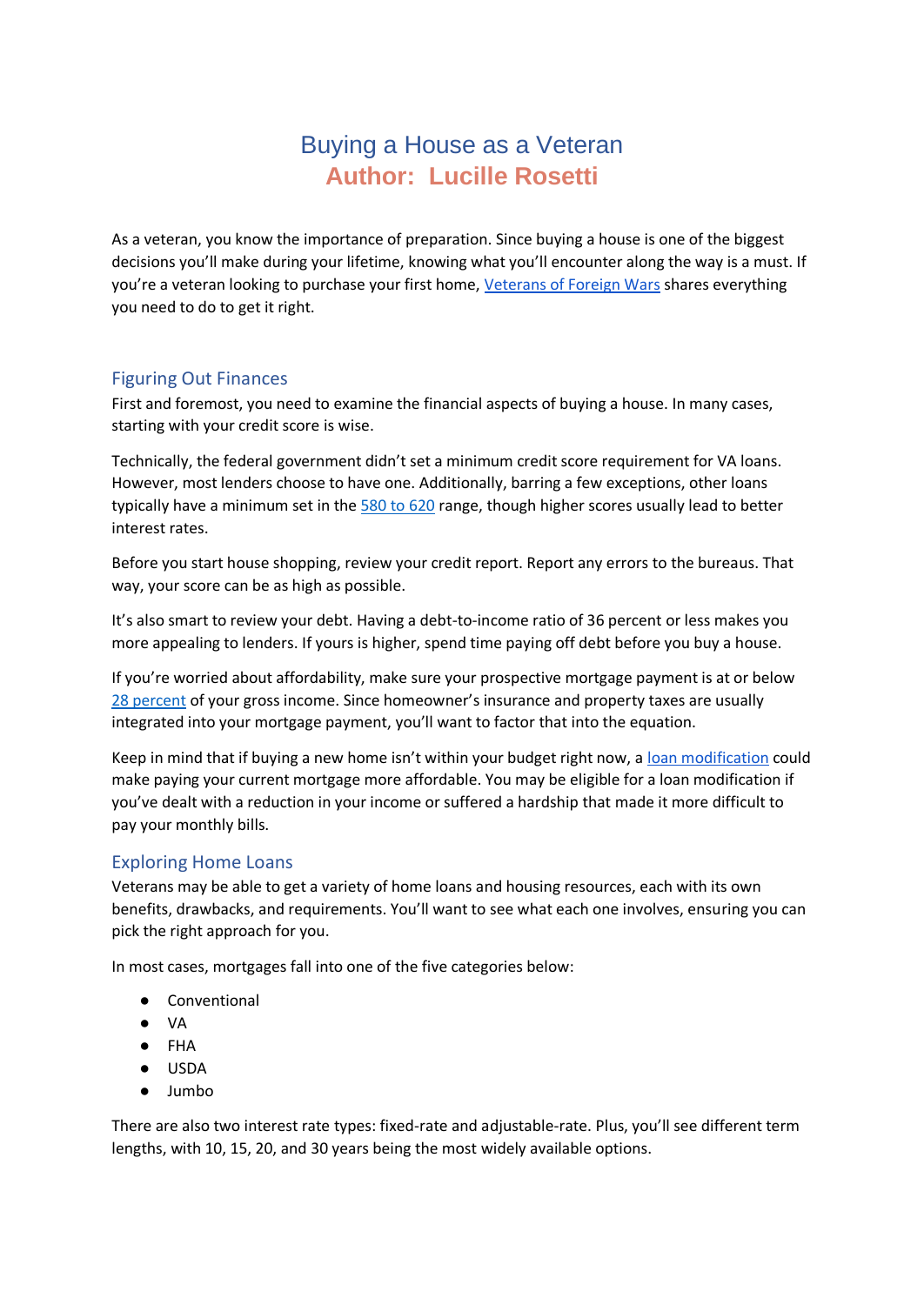Do some research to see which loan type may work best for you. Then, you can go through the preapproval process with a few lenders, allowing you to compare their proposals and get the best deal.

## Conducting Property Searches

While you can look for properties independently, working with a realtor is usually a better option. These real estate professionals know their local market and can guide you through the home buying process.

When you meet with your realtor for the first time, be upfront about your budget. Additionally, let them know if there are any must-haves or deal breakers for properties, including features, [neighbourhoods,](https://www.tchabitat.org/blog/choosing-a-neighborhood) size, and more.

Once your realtor has some properties to check out, give them feedback along the way. That helps them narrow in on what you want, allowing them to find you the right house faster.

### Offers, Negotiations, and Closing

When you find a house, you want to buy, you'll place a formal offer. The offer includes your proposed price, special requests (like having the seller cover closing), or any contingencies.

Once you've sent that to the seller, some negotiations are normal. You'll go back and forth until you can agree on a price. After that happens, you'll schedule a[n appraisal](http://www.michellecook.com/blog-2/appraiser-determine-property-value/) an[d home inspection](https://www.hgtv.com/lifestyle/real-estate/finding-the-right-home-inspector) to assess the value and condition of the home.

With the inspection and appraisal reports in mind, you'll go through another round of [negotiations.](https://www.mymove.com/buying-selling/guides/negotiating-after-home-inspection/) You may request repairs or reduce your proposed price depending on what those assessments revealed.

Ideally, you and the seller will reach a new agreement. If that occurs, your lender will finalize your mortgage, and you'll sign the documents at the closing meeting. Once that's handled, you get the keys, and the house is legally yours.